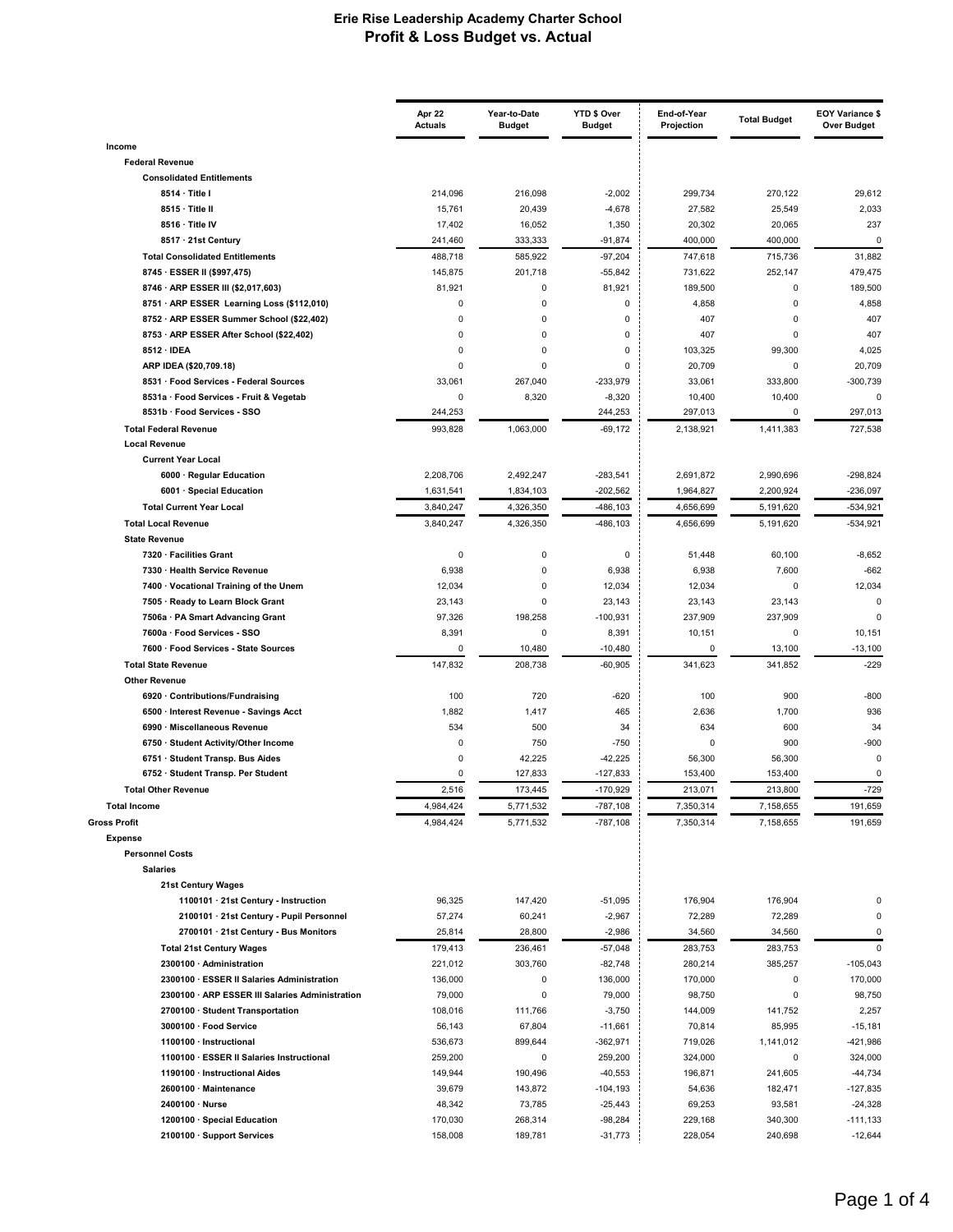|                                                                               | Apr 22<br><b>Actuals</b> | Year-to-Date<br><b>Budget</b> | YTD \$ Over<br><b>Budget</b> | End-of-Year<br>Projection | <b>Total Budget</b>   | <b>EOY Variance \$</b><br><b>Over Budget</b> |
|-------------------------------------------------------------------------------|--------------------------|-------------------------------|------------------------------|---------------------------|-----------------------|----------------------------------------------|
| 1105100 · Title I Teachers                                                    | 128,742                  | 136,463                       | $-7,721$                     | 154,209                   | 173,076               | $-18,867$                                    |
| <b>Stipends/Bonuses</b>                                                       |                          |                               |                              |                           |                       |                                              |
| 1103100 · Incentive Bonus                                                     | 2,500                    | 0                             | 2,500                        | 2,500                     | $\mathbf 0$           | 2,500                                        |
| 1104100 · After School Program Stipend                                        | 8,151                    | 0<br>0                        | 8,151<br>90,530              | 8,151<br>125,000          | $\mathbf 0$<br>0      | 8,151                                        |
| 1109103 · ESSER II Payroll Stipend<br>1109104 · ARP ESSER III Payroll Stipend | 90,530<br>0              | 0                             | 0                            | 0                         | $\mathbf 0$           | 125,000<br>$\mathbf 0$                       |
| ARP ESSER Summer School Payroll Stipend                                       | 0                        | 0                             | 0                            | 0                         | 0                     | 0                                            |
| ARP ESSER After School Payroll Stipend                                        | 0                        | $\Omega$                      | 0                            | $\Omega$                  | 0                     | $\Omega$                                     |
| 1109100 · Other Program Stipend                                               | 35,868                   | $\mathbf 0$                   | 35,868                       | 40,050                    | $\Omega$              | 40,050                                       |
| 1109101 · Overtime                                                            | 13,430                   | 0                             | 13,430                       | 19,881                    | $\mathbf 0$           | 19,881                                       |
| 1109102 · PA Smart Advancing Grant                                            | 7,402                    | $\Omega$                      | 7,402                        | 7,402                     | 0                     | 7,402                                        |
| 1106100 · Insurance Opt-out                                                   | 8,500                    | 5,500                         | 3,000                        | 17,000                    | 11,000                | 6,000                                        |
| <b>Total Stipends/Bonuses</b>                                                 | 166,380                  | 5,500                         | 160,880                      | 219,985                   | 11,000                | 208,985                                      |
| <b>Total Salaries</b>                                                         | 2,436,582                | 2,627,646                     | $-191,064$                   | 3,242,740                 | 3,320,500             | $-77,759$                                    |
| <b>Payroll Taxes</b>                                                          |                          |                               |                              |                           |                       |                                              |
| <b>SS &amp; Medicare Taxes</b>                                                |                          |                               |                              |                           |                       |                                              |
| 21st Century<br>1100221 · 21st Century - Instruction                          | 8,332                    | 12,752                        | $-4,420$                     | 15,302                    | 15,302                | 0                                            |
| 2100221 · 21st Century - Pupil Personnel                                      | 4,954                    | 5,211                         | $-257$                       | 6,253                     | 6,253                 | $\Omega$                                     |
| 2700221 · 21st Century - Bus Monitors                                         | 2,233                    | 2,491                         | $-258$                       | 2,989                     | 2,989                 | $\mathbf 0$                                  |
| <b>Total 21st Century</b>                                                     | 15,519                   | 20,454                        | $-4,935$                     | 24,545                    | 24,545                | $\mathbf 0$                                  |
| 2300220 · Administration                                                      | 20,725                   | 23,238                        | $-2,513$                     | 25,560                    | 29,472                | $-3,912$                                     |
| 2300220 · ESSER II Taxes Administration                                       | 9,180                    | 0                             | 9,180                        | 11,475                    | $\mathbf 0$           | 11,475                                       |
| 2300220 · ARP ESSER III Taxes Administration                                  | 6,043                    | 0                             | 6,043                        | 7,554                     | $\mathbf 0$           | 7,554                                        |
| 2700220 · Student Transportation                                              | 7,540                    | 8,550                         | $-1,010$                     | 10,294                    | 10,844                | $-550$                                       |
| 3000220 · Food Service                                                        | 4,493                    | 5,187                         | $-694$                       | 5,615                     | 6,579                 | $-964$                                       |
| 1100220 · Instruction                                                         | 41,423                   | 69,486                        | $-28,063$                    | 56,343                    | 88,129                | $-31,786$                                    |
| 1100220 · ESSER II Taxes Instruction                                          | 19,829                   | 0                             | 19,829                       | 24,786                    | 0                     | 24,786                                       |
| 1190220 · Instructional Aides<br>2600220 · Maintenance                        | 13,722<br>3,160          | 14,573<br>11,006              | $-851$<br>$-7,846$           | 17,312<br>4,304           | 18,483<br>13,959      | $-1,171$<br>$-9,655$                         |
| 2400220 · Nurse                                                               | 3,915                    | 5,645                         | $-1,729$                     | 5,515                     | 7,159                 | $-1,644$                                     |
| 1200220 · Special Education                                                   | 14,707                   | 20,526                        | $-5,819$                     | 19,231                    | 26,033                | $-6,802$                                     |
| 2100220 · Support Services                                                    | 12,864                   | 14,518                        | $-1,654$                     | 18,223                    | 18,413                | $-190$                                       |
| 1105220 · Title I Teachers                                                    | 10,788                   | 10,439                        | 349                          | 12,737                    | 13,240                | $-504$                                       |
| <b>Total SS &amp; Medicare Taxes</b>                                          | 183,910                  | 203,622                       | $-19,713$                    | 243,494                   | 256,856               | $-13,362$                                    |
| Unemployment                                                                  |                          |                               |                              |                           |                       |                                              |
| 2300250 · Administration                                                      | 8,547                    | 6,000                         | 2,547                        | 8,800                     | 7,200                 | 1,600                                        |
| 2700250 · Student Transportation                                              | 4,088                    | 4,000                         | 88                           | 8,000                     | 4,800                 | 3,200                                        |
| 3000250 · Food Service<br>1100250 · Instruction                               | 1,411<br>16,259          | 2,667                         | $-1,256$<br>$-3,074$         | 3,200<br>24,000           | 3,200<br>23,200       | $\mathbf 0$<br>800                           |
| 1190250 · Instructional Aides                                                 | 5,087                    | 19,333<br>6,000               | $-913$                       | 7,200                     | 7,200                 | $\Omega$                                     |
| 2600250 · Maintenance                                                         | 813                      | 4,000                         | $-3,187$                     | 813                       | 4,800                 | $-3,987$                                     |
| 2400250 · Nurse                                                               | 829                      | 1,333                         | $-504$                       | 1,600                     | 1,600                 | 0                                            |
| 1200250 · Special Education                                                   | 2,648                    | 6,000                         | $-3,352$                     | 4,000                     | 7,200                 | $-3,200$                                     |
| 2100250 · Support Services                                                    | 4,237                    | 4,667                         | $-430$                       | 5,600                     | 5,600                 | 0                                            |
| 1105250 · Title I Teachers                                                    | 2,437                    | 2,667                         | $-230$                       | 2,437                     | 3,200                 | $-763$                                       |
| <b>Total Unemployment</b>                                                     | 46,356                   | 56,667                        | $-10,311$                    | 65,649                    | 68,000                | $-2,351$                                     |
| <b>Total Payroll Taxes</b>                                                    | 230,265                  | 260,289                       | $-30,024$                    | 309,143                   | 324,856               | $-15,713$                                    |
| 403B                                                                          |                          |                               |                              |                           |                       |                                              |
| 2300231 · Administration<br>2300231 · ESSER II 403B Administration            | 10,038<br>6,000          | 11,287<br>0                   | $-1,249$<br>6,000            | 12,611<br>7,500           | 14,315<br>$\mathbf 0$ | $-1,704$<br>7,500                            |
| 2300231 · ARP ESSER III 403B Administration                                   | 3,748                    | 0                             | 3,748                        | 4,685                     | $\mathbf 0$           | 4,685                                        |
| 2700231 · Student Transportation                                              | 0                        | 4,900                         | $-4,900$                     | 0                         | 6,214                 | $-6,214$                                     |
| 3000231 · Food Service                                                        | 2,879                    | 3,390                         | $-512$                       | 3,481                     | 4,300                 | $-818$                                       |
| 1100231 · Instruction                                                         | 24,192                   | 40,611                        | $-16,419$                    | 35,786                    | 51,506                | $-15,720$                                    |
| 1100231 · ESSER II 403B Instruction                                           | 12,960                   | 0                             | 12,960                       | 16,200                    | 0                     | 16,200                                       |
| 1190231 · Instructional Aides                                                 | 8,436                    | 9,525                         | $-1,089$                     | 10,890                    | 12,080                | $-1,191$                                     |
| 2600231 · Maintenance                                                         | 1,999                    | 7,194                         | $-5,195$                     | 2,747                     | 9,124                 | $-6,377$                                     |
| 2400231 · Nurse                                                               | 2,559                    | 3,689                         | $-1,130$                     | 3,604                     | 4,679                 | $-1,075$                                     |
| 1200231 · Special Education                                                   | 7,304                    | 11,449                        | $-4,146$                     | 9,811                     | 14,521                | $-4,710$                                     |
| 2100231 · Support Services<br>1105231 · Title I Teachers                      | 7,991<br>4,353           | 9,489<br>3,260                | $-1,499$<br>1,093            | 11,260<br>5,272           | 12,035<br>4,135       | $-775$<br>1,137                              |
| Total 403B                                                                    | 92,457                   | 104,794                       | $-12,336$                    | 123,848                   | 132,909               | $-9,061$                                     |
| PSERS                                                                         |                          |                               |                              |                           |                       |                                              |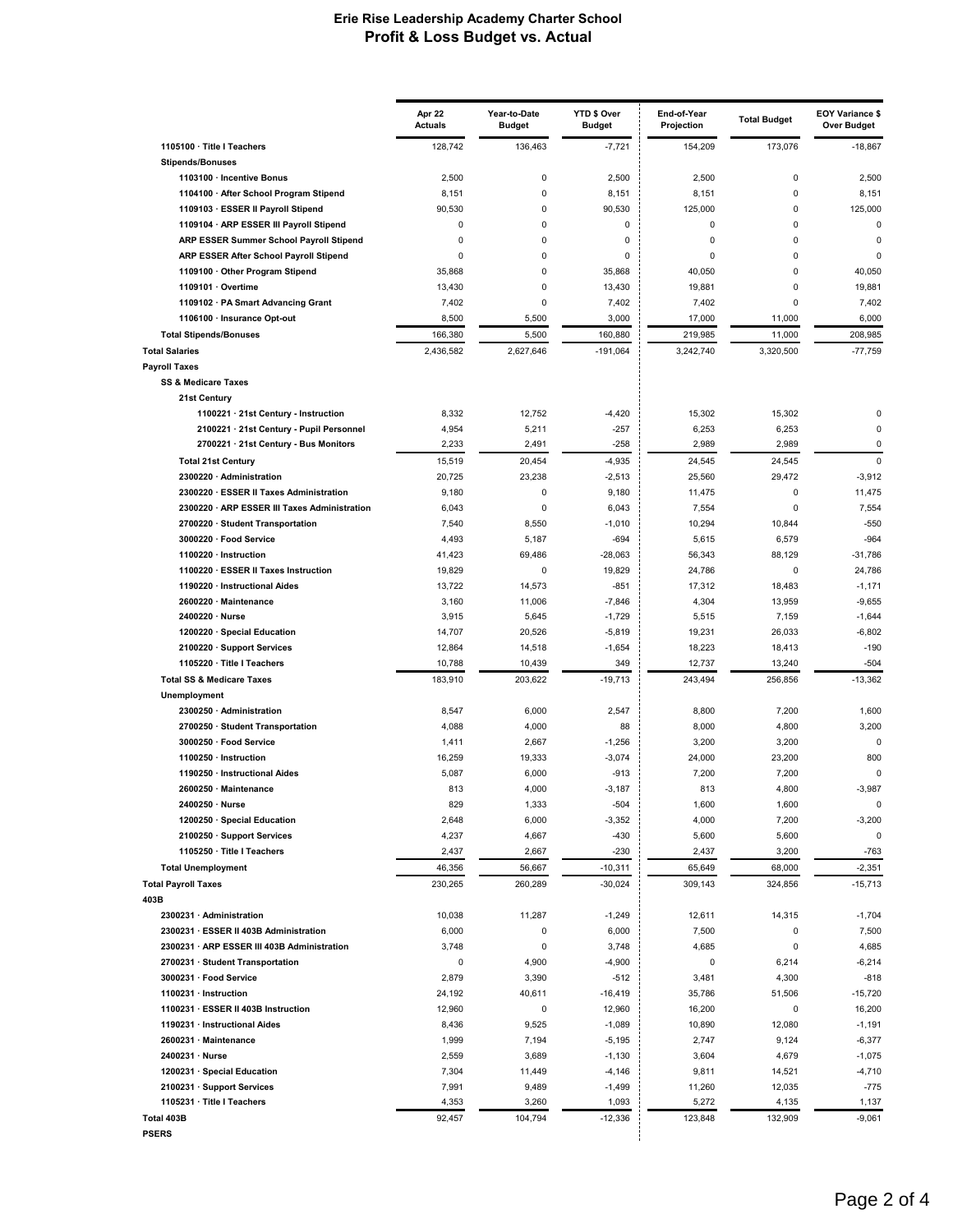|                                                                                | Apr 22<br><b>Actuals</b> | Year-to-Date<br><b>Budget</b> | YTD \$ Over<br><b>Budget</b> | End-of-Year<br>Projection | <b>Total Budget</b> | <b>EOY Variance \$</b><br><b>Over Budget</b> |
|--------------------------------------------------------------------------------|--------------------------|-------------------------------|------------------------------|---------------------------|---------------------|----------------------------------------------|
| 21st Century                                                                   |                          |                               |                              |                           |                     |                                              |
| 1100233 · 21st Century - Instruction                                           | 3,475                    | 11,793                        | $-8,319$                     | 14,152                    | 14,152              | 0                                            |
| 2100233 · 21st Century - Pupil Personnel                                       | 2,864                    | 4,819                         | $-1,956$                     | 5,783                     | 5,783               | 0                                            |
| 2700233 · 21st Century - Student Transpor                                      | 1,291                    | 2,304                         | $-1,013$                     | 2,765                     | 2,765               | 0                                            |
| <b>Total 21st Century</b>                                                      | 7,629                    | 18,917                        | $-11,288$                    | 22,700                    | 22,700              | $\mathbf 0$                                  |
| 2300230 · Administration                                                       | 45,526                   | 27,263                        | 18,263                       | 56,897                    | 34,578              | 22,320                                       |
| 2700230 · Student Transportation                                               | 2,238                    | 4,813                         | $-2,575$                     | 2,934                     | 6,105               | $-3,171$                                     |
| 1100230 · Instruction                                                          | 26,712                   | 33,580                        | $-6,868$                     | 30,294                    | 42,590              | $-12,296$                                    |
| 1200230 · Special Education                                                    | 14,710<br>516            | 13,741<br>0                   | 969<br>516                   | 19,380<br>516             | 17,427<br>0         | 1,953<br>516                                 |
| 2100230 · Support Services<br>1105230 · Title I Teachers                       | 18,434                   | 24,896                        | $-6,462$                     | 22,177                    | 31,576              | $-9,399$                                     |
| <b>Total PSERS</b>                                                             | 115.765                  | 123,210                       | $-7,445$                     | 154,897                   | 154,975             | $-77$                                        |
| <b>Health Insurance</b>                                                        |                          |                               |                              |                           |                     |                                              |
| 1100211 · Dental                                                               | 27,831                   | 24,765                        | 3,066                        | 34,428                    | 29,718              | 4,710                                        |
| 1100210 · Health                                                               | 336,116                  | 378,149                       | $-42,033$                    | 421,180                   | 453,779             | $-32,599$                                    |
| 1100210 · Health ESSER II                                                      | 19,938                   | 0                             | 19,938                       | 24,922                    | 0                   | 24,922                                       |
| 1100210 · Health ARP ESSER III                                                 | 2,809                    | 0                             | 2,809                        | 3,511                     | 0                   | 3,511                                        |
| <b>Total Health Insurance</b>                                                  | 386,693                  | 402,914                       | $-16,221$                    | 484,042                   | 483,497             | 545                                          |
| <b>Supplemental Insurance</b>                                                  |                          |                               |                              |                           |                     |                                              |
| 1100212 · Aflac                                                                | $-129$                   | 500                           | $-629$                       | $-61$                     | 600                 | $-661$                                       |
| 2300212 · Life Insurance                                                       | 2,368                    | 3,083                         | $-715$                       | 2,985                     | 3,700               | $-715$                                       |
| <b>Total Supplemental Insurance</b>                                            | 2,239                    | 3,583                         | $-1,345$                     | 2,924                     | 4,300               | $-1,376$                                     |
| <b>Total Personnel Costs</b>                                                   | 3,264,002                | 3,522,436                     | $-258,434$                   | 4,317,595                 | 4,421,036           | $-103,442$                                   |
| 5100800 · Bank Fees                                                            | 0                        | 250                           | $-250$                       | 300                       | 300                 | 0                                            |
| 1100640 · Books/Instructional Aids                                             | 63,496                   | 71,333                        | $-7,837$                     | 85,600                    | 85,600              | 0                                            |
| <b>ARP ESSER III Curriculum</b>                                                | 0                        | 0                             | 0                            | 0                         | 0                   | $\mathbf 0$                                  |
| Books/Instructional Aids ARP ESSER Learning Loss<br><b>Consumable Supplies</b> | 4,858                    | 0                             | 4,858                        | 4,858                     | 0                   | 4,858                                        |
| 1100603 · 21st Century Instruction Supp                                        | 2,340                    | 3,205                         | $-865$                       | 3,846                     | 3,846               | $\Omega$                                     |
| 1100604 · 21st Century School Funded                                           | 2,581                    | 29,167                        | $-26,586$                    | 37,581                    | 35,000              | 2,581                                        |
| 2300600 · Administration                                                       | 18,489                   | 11,500                        | 6,989                        | 18,489                    | 13,800              | 4,689                                        |
| 3000600 · Food Service Supplies                                                | 381                      | 83                            | 298                          | 381                       | 100                 | 281                                          |
| 2400600 · Health                                                               | 6,553                    | 4,917                         | 1,637                        | 7,553                     | 5,900               | 1,653                                        |
| 1100600 · Instruction                                                          | 45,836                   | 31,500                        | 14,336                       | 49,836                    | 37,800              | 12,036                                       |
| 2700600 · Vehicle Fuel & Supplies                                              | 19,583                   | 11,750                        | 7,833                        | 23,583                    | 14,100              | 9,483                                        |
| <b>Total Consumable Supplies</b>                                               | 95,763                   | 92,122                        | 3,642                        | 141,270                   | 110,546             | 30,724                                       |
| <b>Contracted Services</b>                                                     |                          |                               |                              |                           |                     |                                              |
| 21st Century<br>1100305 · 21st Century Instruction Servic                      | 8,569                    | 17,040                        | $-8,471$                     | 20,448                    | 20,448              | 0                                            |
| 2100300 · 21st Century Admin Services                                          | 18,420                   | 19,600                        | $-1,180$                     | 23,520                    | 23,520              | $\Omega$                                     |
| 2100500 · 21st Century Admin Other Purch                                       | 1,500                    | 1,907                         | $-407$                       | 2,288                     | 2,288               | 0                                            |
| 2500301 · 21st Century Business Services                                       | 8,070                    | 15,750                        | $-7,680$                     | 18,900                    | 18,900              | 0                                            |
| <b>Total 21st Century</b>                                                      | 36,559                   | 54,297                        | $-17,738$                    | 65,156                    | 65,156              | 0                                            |
| 2300326 · Administrative Consultants                                           | 0                        | 20,417                        | $-20,417$                    | 24,500                    | 24,500              | $\mathbf 0$                                  |
| 2500320 · Audit                                                                | 5,000                    | 10,000                        | $-5,000$                     | 12,000                    | 12,000              | $\mathbf 0$                                  |
| 2200302 · ARP ESSER Booker T. Washington                                       | 27,000                   | 0                             | 27,000                       | 45,000                    | 0                   | 45,000                                       |
| 2700301 · Bus Contracted Service                                               | 6,297                    | 0                             | 6,297                        | 6,297                     | 0                   | 6,297                                        |
| 2500300 · Business Services                                                    | 61,680                   | 59,083                        | 2,597                        | 74,016                    | 70,900              | 3,116                                        |
| 2300541 · Community Relations                                                  | 0                        | 4,167                         | $-4,167$                     | 5,000                     | 5,000               | 0                                            |
| <b>ARP ESSER III Educational Consultants</b>                                   | 0                        | 0                             | 0                            | 0                         | 0                   | $\mathbf 0$                                  |
| ARP ESSER Learning Loss Educational Consultants                                | 0                        | 0                             | 0                            | 0                         | 0                   | $\mathbf 0$                                  |
| 2300305 · E-Rate                                                               | 0                        | 833                           | $-833$                       | 1,000                     | 1,000               | 0                                            |
| 3000300 · Food Service - Student Meals                                         | 218,019                  | 197,200                       | 20,819                       | 263,268                   | 246,500             | 16,768                                       |
| 3000301 · Food Service - Other Services                                        | 280                      | 22,080                        | $-21,800$                    | 280                       | 27,600              | $-27,320$                                    |
| <b>ARP ESSER III Food Services</b>                                             | 0                        | 0                             | 0                            | 0                         | 0                   | 0                                            |
| 2400300 · Health Services                                                      | 100                      | 800                           | $-700$                       | 1,000                     | 1,000               | 0                                            |
| 1100306 · Instructional Coach                                                  | 2,130                    | 0                             | 2,130                        | 6,835                     | 0                   | 6,835                                        |
| 2300350 · Legal Services                                                       | 54,013                   | 54,167                        | $-154$                       | 64,313                    | 65,000              | $-688$                                       |
| 2600305 · Maintenance/Engineer 1099<br>2500330 · Payroll Service               | 22,691<br>8,589          | 28,188                        | $-5,496$<br>$-828$           | 33,826                    | 35,750              | $-1,924$<br>-828                             |
| <b>Professional Development</b>                                                |                          | 9,417                         |                              | 10,472                    | 11,300              |                                              |
| 1100324 · Professional Dev. - Training                                         | 3,202                    | 5,000                         | $-1,798$                     | 3,202                     | 6,000               | $-2,798$                                     |
| 1100325 · Professional Dev. - Contractor                                       | 3,699                    | 8,333                         | $-4,634$                     | 10,000                    | 10,000              | 0                                            |
| 2300324 · Professional Dev. - Board Exp                                        | 2,683                    | 15,250                        | $-12,567$                    | 18,300                    | 18,300              | 0                                            |
|                                                                                |                          |                               |                              |                           |                     |                                              |